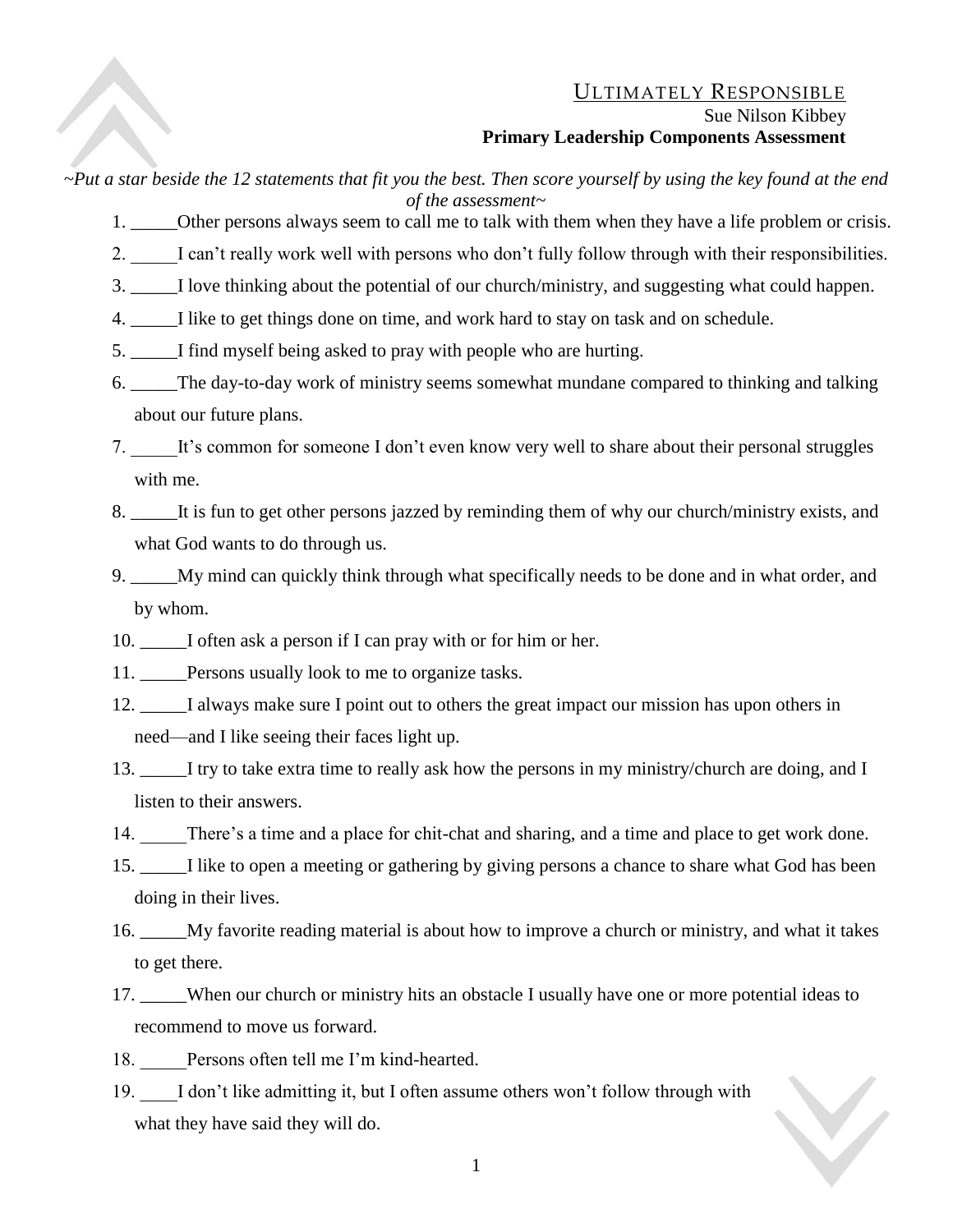## ULTIMATELY RESPONSIBLE

## Sue Nilson Kibbey **Primary Leadership Components Assessment**

- 20. \_\_\_\_\_I enjoy meetings that allow time to help brainstorm new possibilities.
- 21. \_\_\_\_\_I feel like I have a greater capacity and motivation to get things done than the rest of my team/group does.
- 22. I immensely enjoy leading others in intimate small-group Bible study and sharing time together.
- 23. \_\_\_\_\_I sometimes get locked into what I see as our future direction, and don't listen to others' ideas as openly as I should.
- 24. \_\_\_\_\_I prioritize Bible study and deepening my knowledge of God's Word more than anything else.
- 25. I often make lists of what needs to be done, in order to keep others and myself on track.
- 26. \_\_\_\_\_Having a mission or vision statement is really important.
- 27. \_\_\_\_\_I sometimes struggle with delegating talks to others, since I want to make sure it gets done right.
- 28. One of my struggles is not to be too critical of what my church/ministry is doing, because I can clearly see how much better we could become and what we could be doing.
- 29. Many persons don't understand how important it is to provide persons with the "ministry of presence" when they are going through conflict, pain, or challenge.
- 30. If someone isn't doing their job well, what they probably need is help in getting more organized.
- 31. \_\_\_\_\_When I explain to others the overall direction we need to go, I prefer they themselves figure out the specifics of how to make it happen.
- 32. \_\_\_\_I don't like to waste a group's time with a lot of casual conversation, when they actually showed up to work/serve.
- 33. \_\_\_\_\_I have a deep sense that God led me into my current ministry leadership role for a reason, and have a story/testimony I often share about how it happened.
- 34. I enjoy learning what other churches are doing, and sharing ideas we could implement in my church/ministry.
- 35. \_\_\_\_\_Making sure persons can share prayer requests, and then praying for them as a group, is a high priority.
- 36. \_\_\_\_I am energized when I/we get needed tasks done, the more the better.